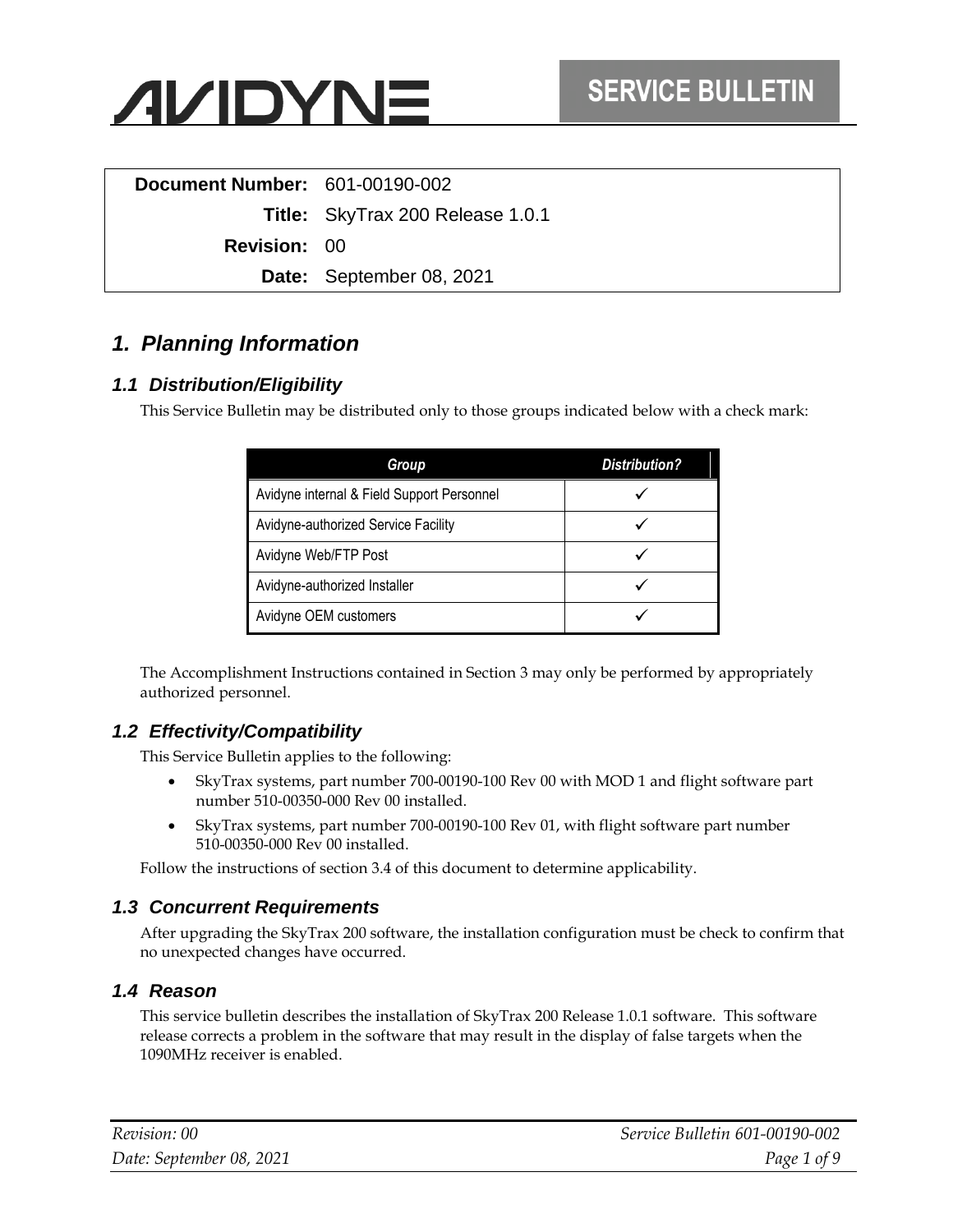#### *1.5 Description*

This service bulletin provides the instructions for installing an update of the SkyTrax 200 field-loadable components and will result in the following changes to the SkyTrax configuration:

| Description                  | <b>Current Part #</b><br>& Revision | New Part #<br>& Revision           |
|------------------------------|-------------------------------------|------------------------------------|
| SkyTrax System               | 700-00190-100<br>Rev 01             | 700-00190-100<br>Rev 01            |
| SkyTrax Field-Loadable Items | 530-00247-000<br>Rev 00             | 530-00247-000<br>Rev 01            |
| Bootloader                   | 510-00284-000<br>Rev 03             | 510-00284-000<br>Rev <sub>03</sub> |
| SkyTrax Flight Software      | 510-00350-000<br>Rev 00             | 510-00350-000<br>Rev 01            |
| FPGA Flight Image            | 052-00197-000<br>Rev 01             | 052-00197-000<br>Rev 01            |

*Table 1: Part Number and Revision Changes.*

#### *1.6 Compliance*

This Service Bulletin applies to SkyTrax 200 units with flight software, part number 510-00350-000 Rev 00, installed. This service bulletin is required.

#### *1.7 Approval*

The engineering data underlying the accomplishment instructions contained in Section 3 are FAAapproved. No other portion of this service bulletin is FAA-approved.

#### *1.8 Time Required*

**C**omplying with this Service Bulletin should take one person approximately 1.0 hours.

#### *1.9 Weight and Balance*

No change.

#### *1.10 Electrical Load Data*

No change.

#### *1.11 Software Accomplishment*

None.

#### *1.12 Reference*

None.

| Revision: 00             | <i>Service Bulletin 601-00190-002</i> |
|--------------------------|---------------------------------------|
| Date: September 08, 2021 | Page 2 of 9                           |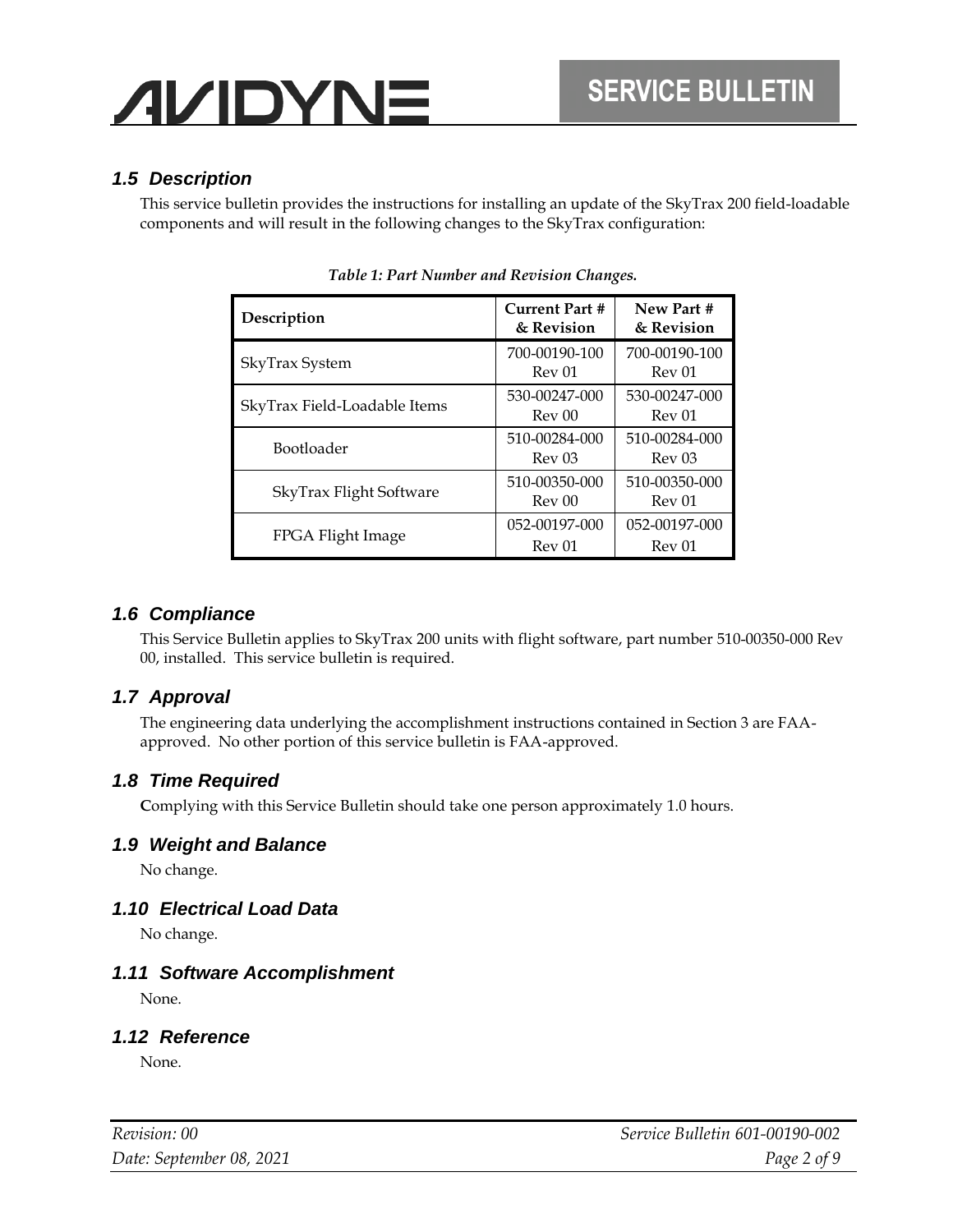

#### *1.13 Publications affected*

None.

### *2. Material – Cost and Availability*

Cost: There is no charge for these instructions, the software update, or the software fieldupdate utility; however, there are additional required materials that are not provided. Availability: The updated SkyTrax software and firmware, and the SkyTrax field update utility required to perform this Service Bulletin are available electronically via the Avidyne Dealer Network.

### <span id="page-2-0"></span>*3. Accomplishment Instructions*

#### *3.1 Required Materials*

- 1. This Service Bulletin, Avidyne part number 601-00190-002, Rev 00 or later.
- 2. The SkyTrax 200 upgrade files as follows:

| Description                  | <b>Part Number</b>   | <b>File Name</b>                   |
|------------------------------|----------------------|------------------------------------|
| SkyTrax 200 Flight Software  | 510-00350-000 Rev 01 | ayads-510-00350-000-01.bin         |
| SkyTrax Field Update Utility | 510-00322-000 Rev 05 | avads-updater-510-00322-000-05.bin |

- 3. A blank µSD card formatted as FAT16 or FAT32.
- 4. An electronic or printed copy of the SkyTrax Series Installation Manual, document number 600-00335-000 Rev 02 or later.
- 5. Optional: if performing the service bulletin on a bench, then a SkyTrax bench power harness will be required.

#### *3.2 Obtaining the Update Files*

This service bulletin, and all files required for this update can be obtained from the Avidyne Dealer site at:

[http://dealers.avidyne.com/downloads/downloads.asp](http://dealers.avidyne.com/downloads/downloads.asp?prod=tas600)

#### <span id="page-2-1"></span>*3.3 Preparing the SkyTrax 200*

This update may be installed while the SkyTrax unit is installed in the aircraft, or with the SkyTrax unit on a bench. The µSD card slot may be difficult to reach while the SkyTrax unit is installed. If performing this service bulletin while the unit is installed in an aircraft, it may be necessary to disconnect cables from the SkyTrax or remove the SkyTrax unit completely in order to insert/remove the µSD card.

If performing this service bulletin at a bench, a suitable harness will need to be constructed to apply power to the SkyTrax unit. The information found in the SkyTrax Series Installation Manual may be used to prepare a bench power harness. Only power is required. All other pins may remain disconnected unless configuration is also to be performed while on the bench. If configuration is to be

| Revision: 00             | Service Bulletin 601-00190-002 |
|--------------------------|--------------------------------|
| Date: September 08, 2021 | Page 3 of 9                    |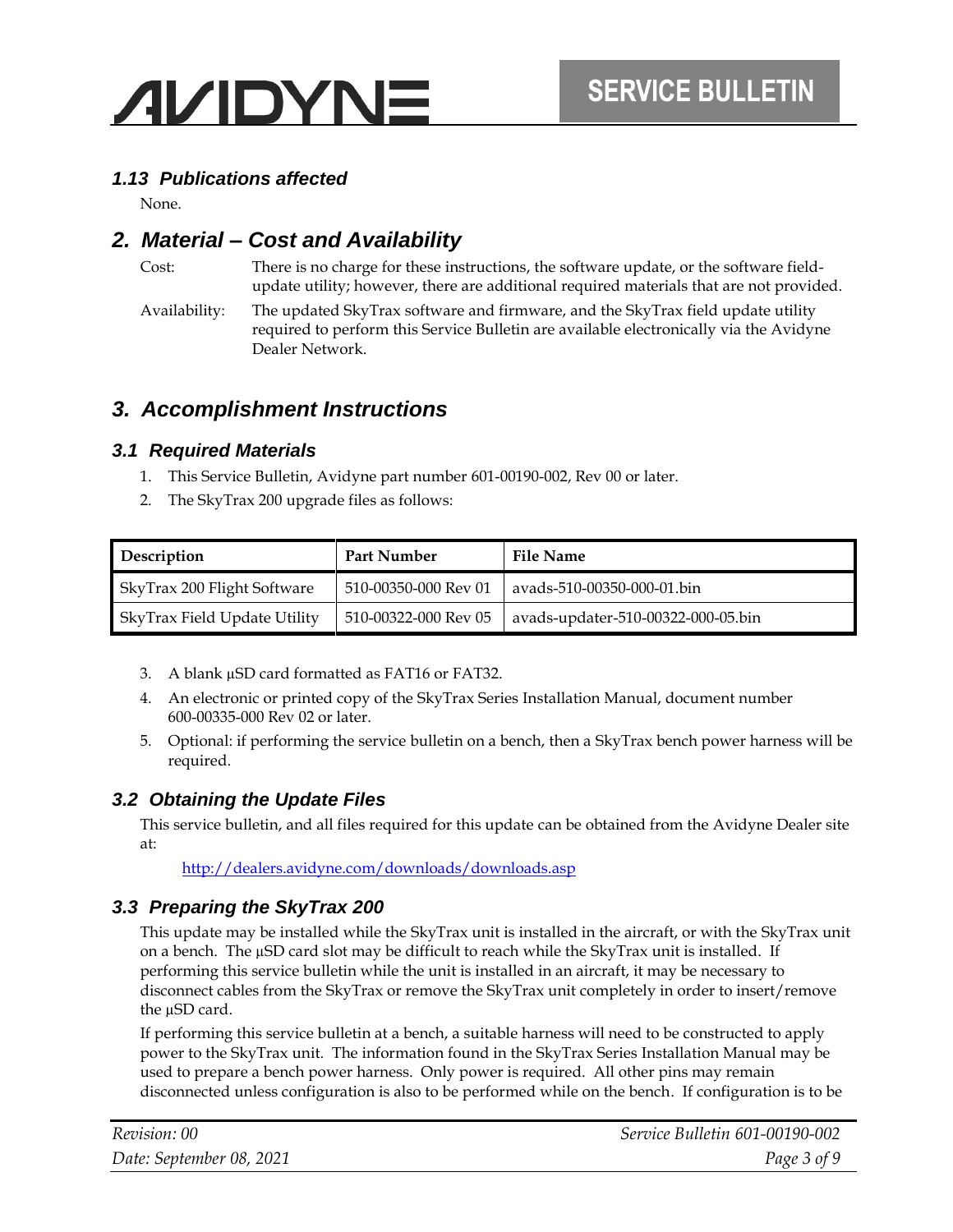done on a bench, then a USB A to USB C cable for connecting from a computer's USB port to the SkyTrax USB port will also need to be provided.

Be sure to record the configuration of the SkyTrax unit before applying this update so that it may be verified following the software update. Record the following information so that it can be restored after the upgrade:

- ICAO address (icaoaddr command)
- COM port configuration (comconf command)
- NACv setting (nacv command)

#### <span id="page-3-0"></span>*3.4 Verifying Applicability*

This update is only applicable to SkyTrax 200 units with software 510-00350-000 Rev 00 installed. The following procedure may be used to determine what software and firmware versions are installed on the SkyTrax unit, and to verify applicability of this Service Bulletin.



µSD cards are normally pre-formatted as FAT16 or FAT32, so there should be no need to format, or re-format, the card. If the SkyTrax is unable to read or write to the µSD card, then it will be necessary to verify that the card is properly formatted; however, instructions for doing so are beyond the scope of this service bulletin.

- 1. Be sure to record the configuration of the SkyTrax unit before applying this update. Refer to section [3.3](#page-2-1) [above.](#page-2-1)
- 2. Insert a µSD card into the µSD card reader of a suitably equipped computer.
- 3. Confirm that there are no files stored on the  $\mu$ SD card. Delete any files that are found on the  $\mu$ SD card.
- 4. Copy the SkyTrax field update utility (avads-updater-510-00322-000-05.bin) to the root directory of the µSD card.



Do not change the file name!

- 5. Safely remove the µSD card from the card reader.
- 6. Turn off the SkyTrax unit and wait for the status indicator to turn off.
- 7. Insert the  $\mu$ SD card into the  $\mu$ SD card slot of the SkyTrax unit.



Be careful that the µSD card properly engages the connector inside the card slot on the SkyTrax unit. If the µSD is inserted improperly it may be possible for the card to be lost inside the SkyTrax unit. If the µSD card is lost inside the SkyTrax the SkyTrax must be returned to Avidyne for service.

- 8. Turn on the SkyTrax unit.
- 9. Wait until the external status indicator turns GREEN



If the external status indicator turns RED, then an error has been encountered by the field update utility. Please contact Avidyne technical support for additional guidance.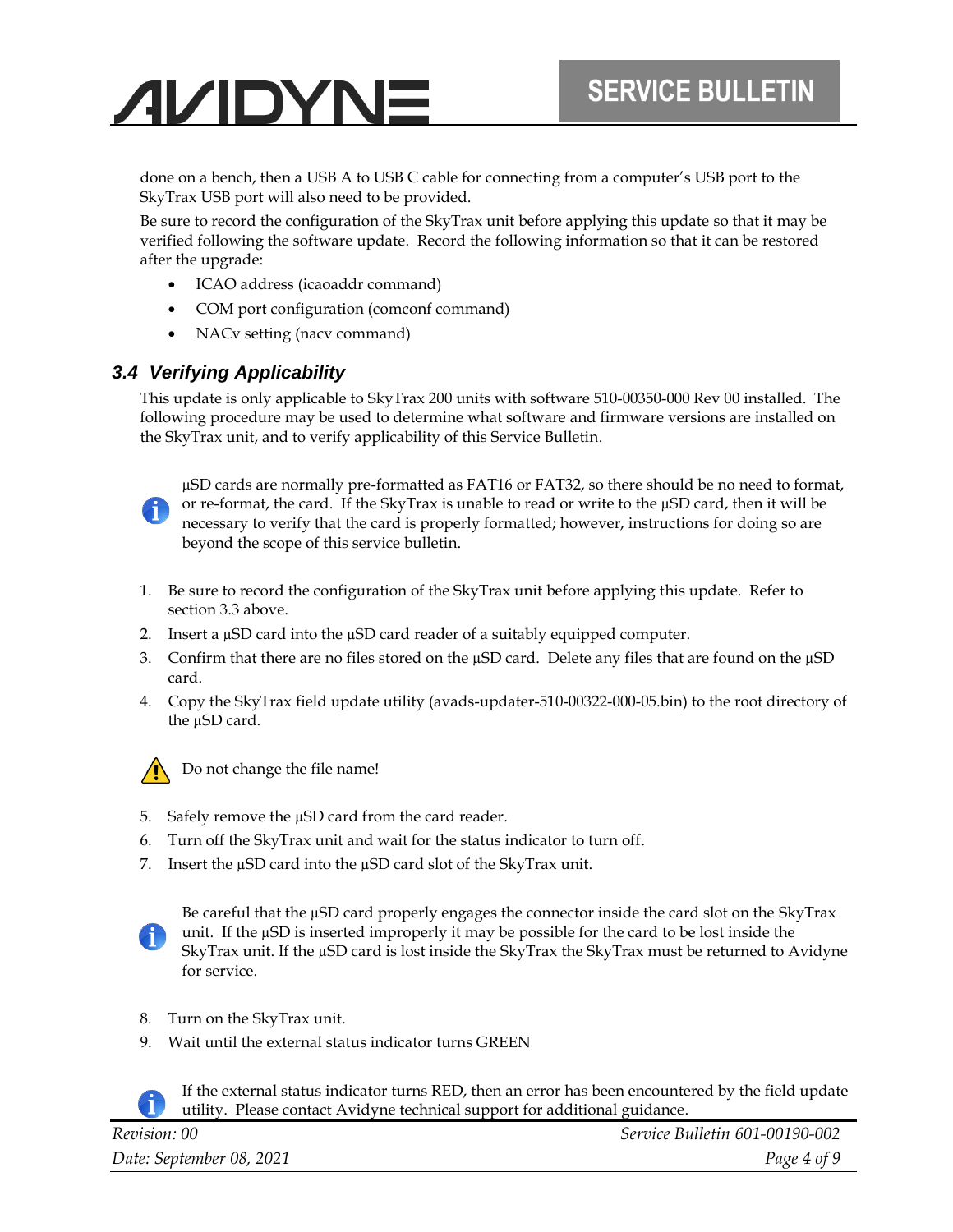- **AVIDYNE** 
	- 10. Turn off the SkyTrax unit and wait for the status indicator to turn off.
	- 11. Remove the µSD card from the SkyTrax unit.
	- 12. Insert the µSD card into the µSD card reader of a suitably equipped computer.
	- 13. The software update utility creates a log file on the µSD card. Open the log file in a text editor such as Windows Notepad. The log file will have a file name that ends with "flsmlog.txt" and begins with the unit serial number. For example, if the unit serial number is 12345 you will open the file named "12345-flsmlog.txt".
	- 14. The log file will contain information about the software currently loaded on the SkyTrax unit. See the sample log file contents below:

```
Field Loadable Software Update Utility
     Part #: 510-00322-000
     Revision: 05
FLSM log for SkyTrax 200 S/N m200875013
Existing application files on internal card:
   avads-510-00350-000-00.bin
Existing bootloader on internal card:
   Part #: 510-00284-000
   Revision: 03
   Build #: 1
   Built: Nov 23 2020 @ 21:41:29
ARGOS FPGA:
   Part #: 052-00197-000
   Revision: 01
   Build #: 5
  Flight image is running
Flash audio file not installed.
Configuration file is read-write (unlocked and can be changed).
Updates completed successfully.
```
- 15. Verify that the model is "SkyTrax 200".
- 16. Verify that the file listed under "Existing application files on internal card:" is avads-510-00350-000-00.bin. If there is any other file name listed here, then this Service Bulletin is not applicable.



It is safe to re-apply this Service Bulletin to a unit that has already had this Service Bulletin applied, so if the model is "SkyTrax 200" or the existing application file is "avads-510-00350-000-01.bin" this Service Bulletin may be applied even though it is not strictly applicable.

- 17. Close the text editor.
- 18. Safely remove the  $\mu$ SD card from the card reader.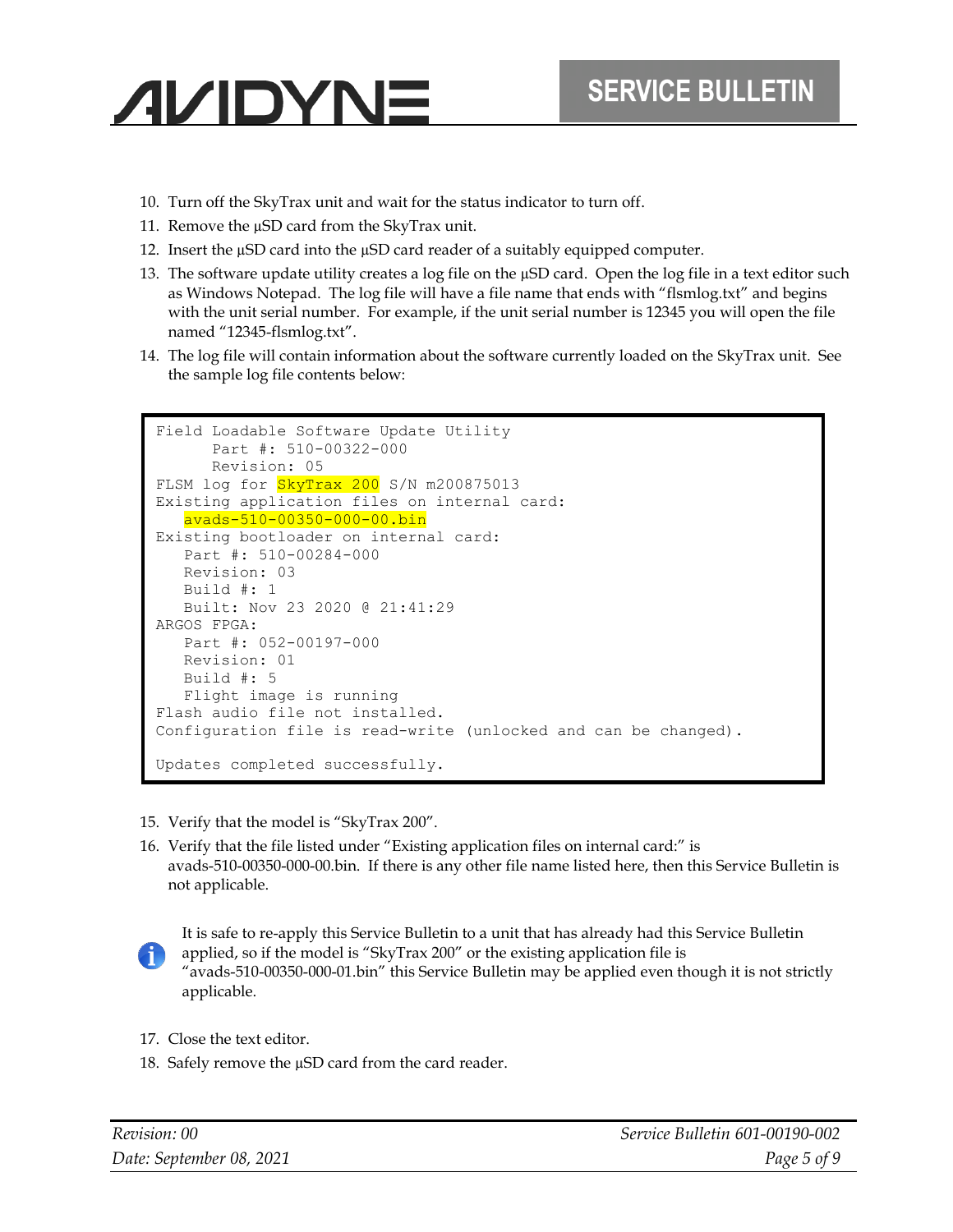### *3.5 Preparing a µSD Card*

µSD cards are normally pre-formatted as FAT16 or FAT32, so there should be no need to format, or re-format, the card. If the SkyTrax is unable to read the software update from the µSD card, then it will be necessary to verify that the card is properly formatted; however, instructions for doing so are beyond the scope of this service bulletin.

- 1. Insert the µSD card into the µSD card reader of a suitably equipped computer.
- 2. Confirm that there are no files stored on the  $\mu$ SD card. Delete any files that are found on the  $\mu$ SD card.
- 3. Copy the SkyTrax field update utility (avads-updater-510-00322-000-05.bin) onto the µSD card.
- 4. Copy the SkyTrax flight software file (avads-510-00350-000-01.bin) onto the µSD card.



Do not change the file names!

5. Safely remove the µSD card from the card reader.

#### <span id="page-5-0"></span>*3.6 Loading the Software Update*

- 1. Turn off the SkyTrax unit and wait for the status indicator to turn off.
- 2. Insert the µSD card into the SkyTrax external µSD card slot.



Be careful that the µSD card properly engages the connector inside the card slot on the SkyTrax unit. If the  $\mu$ SD is inserted improperly it may be possible for the card to be lost inside the SkyTrax unit. If the µSD card is lost inside the SkyTrax the SkyTrax must be returned to Avidyne for service.

- 3. Turn on the SkyTrax unit.
- 4. Wait until the external status indicator turns GREEN.

If the external status indicator turns RED, then an error has been encountered by the field update **U** utility. Please contact Avidyne technical support for additional guidance.

- 5. Turn off the SkyTrax unit and wait for the status indicator to turn off.
- 6. Remove the µSD card from the SkyTrax unit.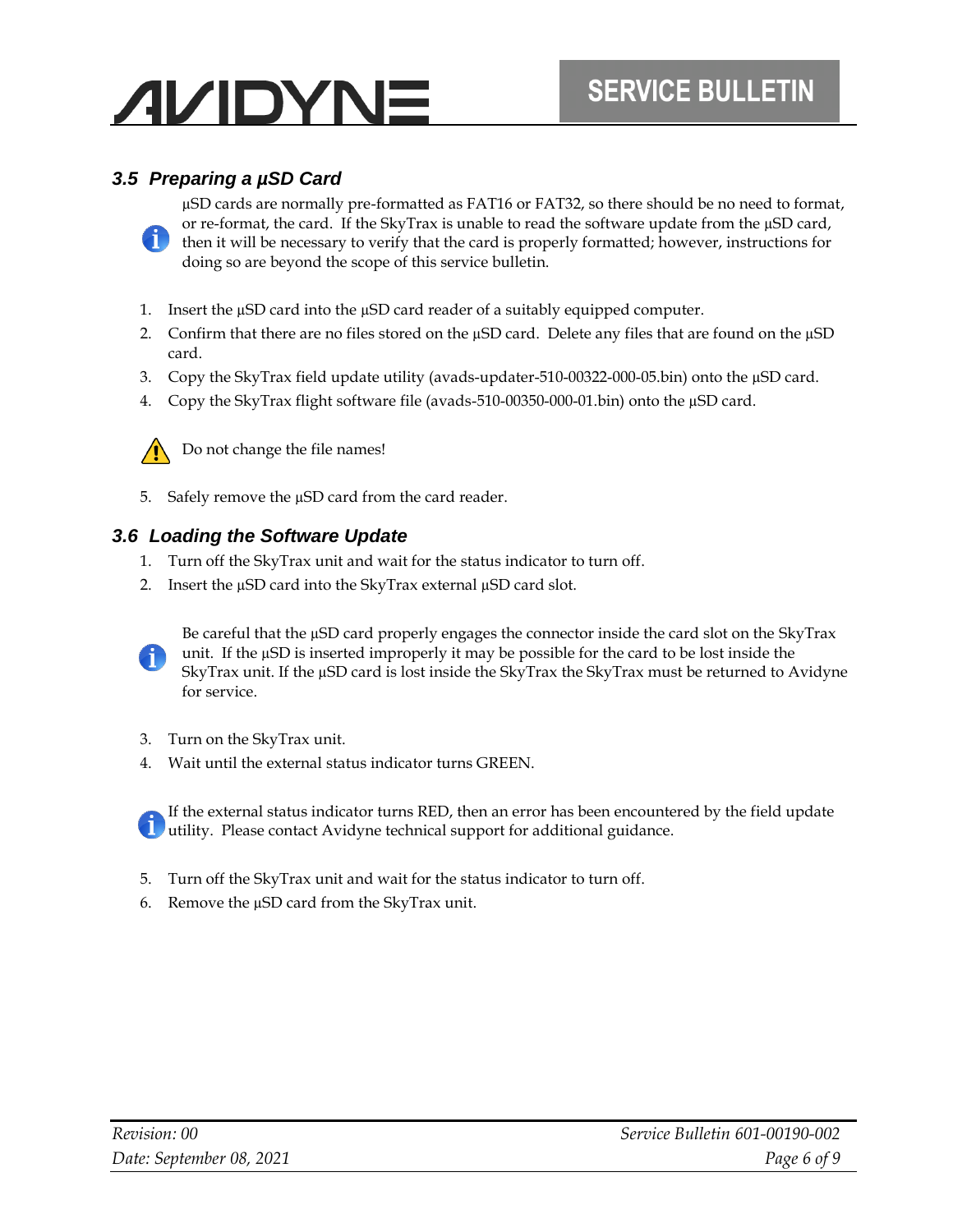# *4. Post Accomplishment Procedures*

#### *4.1 Upgrade Verification*

- 1. Insert the µSD card that was used to update the SkyTrax unit (from section [3.6\)](#page-5-0) into the µSD card reader of a suitably equipped computer.
- 2. The software update process creates an update log on the  $\mu$ SD card. Open the file on the card with the name that ends with "flsmlog.txt" and begins with the unit serial number. For example, if the unit serial number is 12345 you will open the file named "12345-flsmlog.txt".



The software update log files begin with the unit serial number so that a single µSD card can be used to update multiple SkyTrax units without returning to a computer after each update to verify the results. The log files from previous updates are retained, so if three updates are completed in sequence, there will be three log files on the card to validate the results.

3. The log file will look something like the following (differences in the content of the log file are okay as long as the verification steps that follow are completed successfully):

```
Field Loadable Software Update Utility
       Part #: 510-00322-000
       Revision: 05
FLSM log for SkyTrax 200 S/N m200875013
Existing application files on internal card:
    avads-510-00350-000-00.bin
Existing bootloader on internal card:
    Part #: 510-00284-000
    Revision: 03
    Build #: 1
    Built: Nov 23 2020 @ 21:41:29
ARGOS FPGA:
    Part #: 052-00197-000
    Revision: 01
    Build #: 5
    Flight image is running
Flash audio file not installed.
Configuration file is read-write (unlocked and can be changed).
Processing application program file 0:\avads-510-00350-000-01.bin.
Part #: 510-00350-000 
Version #: 01 
Build: 1 
Build date: Aug 20 2021 @ 13:09:24 
Successfully deleted file 1:\avads-510-00350-000-00.bin.
SkyTrax successfully updated with 0:\avads-510-00350-000-01.bin.
Updates completed successfully.
```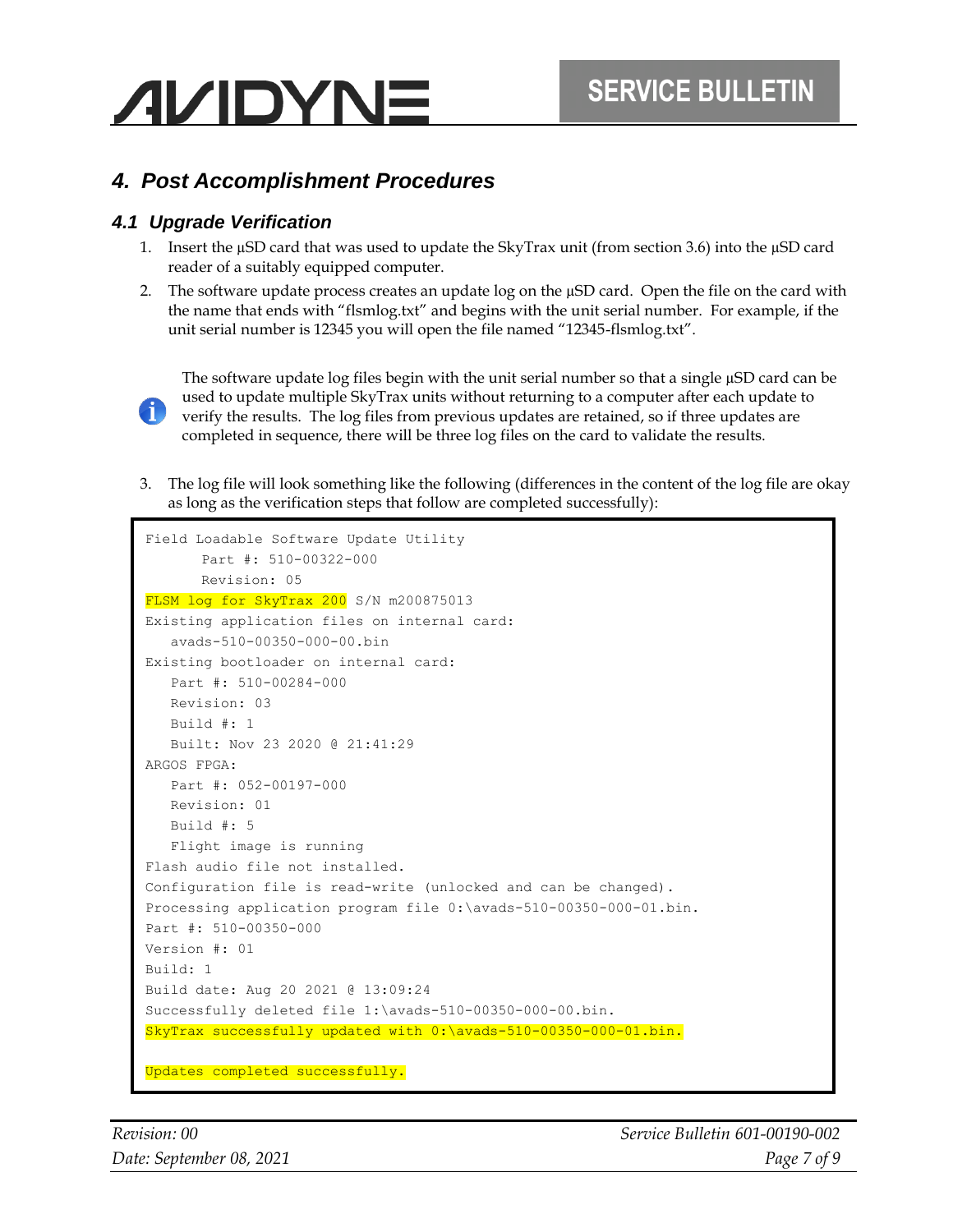- 4. Verify that there is a line that reads: "SkyTrax successfully updated with 0:\avads-510-00350-000-01.bin."
- 5. Verify that there is a line that reads: "Updates completed successfully."

### *4.2 System Configuration*

Before returning the SkyTrax unit to service, the system configuration should be checked to confirm that it has not changed unexpectedly. If any of the installation configuration settings recorded in section [3.3](#page-2-1) on page [3](#page-2-1) have changed, then restore them to the pre-upgrade state. Refer to the SkyTrax Series Installation Manual for instructions regarding unit configuration.

### *4.3 System Checkout*

Before returning the SkyTrax unit to service, the system configuration should be checked to confirm that it has not changed unexpectedly. Refer to the SkyTrax Series Installation Manual for instructions regarding unit configuration.

# *5. Maintenance Record*

When the accomplishment instructions are successfully completed, make appropriate entries in the Aircraft Maintenance Log Book**. Complete the following maintenance record and return to Avidyne per the instructions provided on the form.**